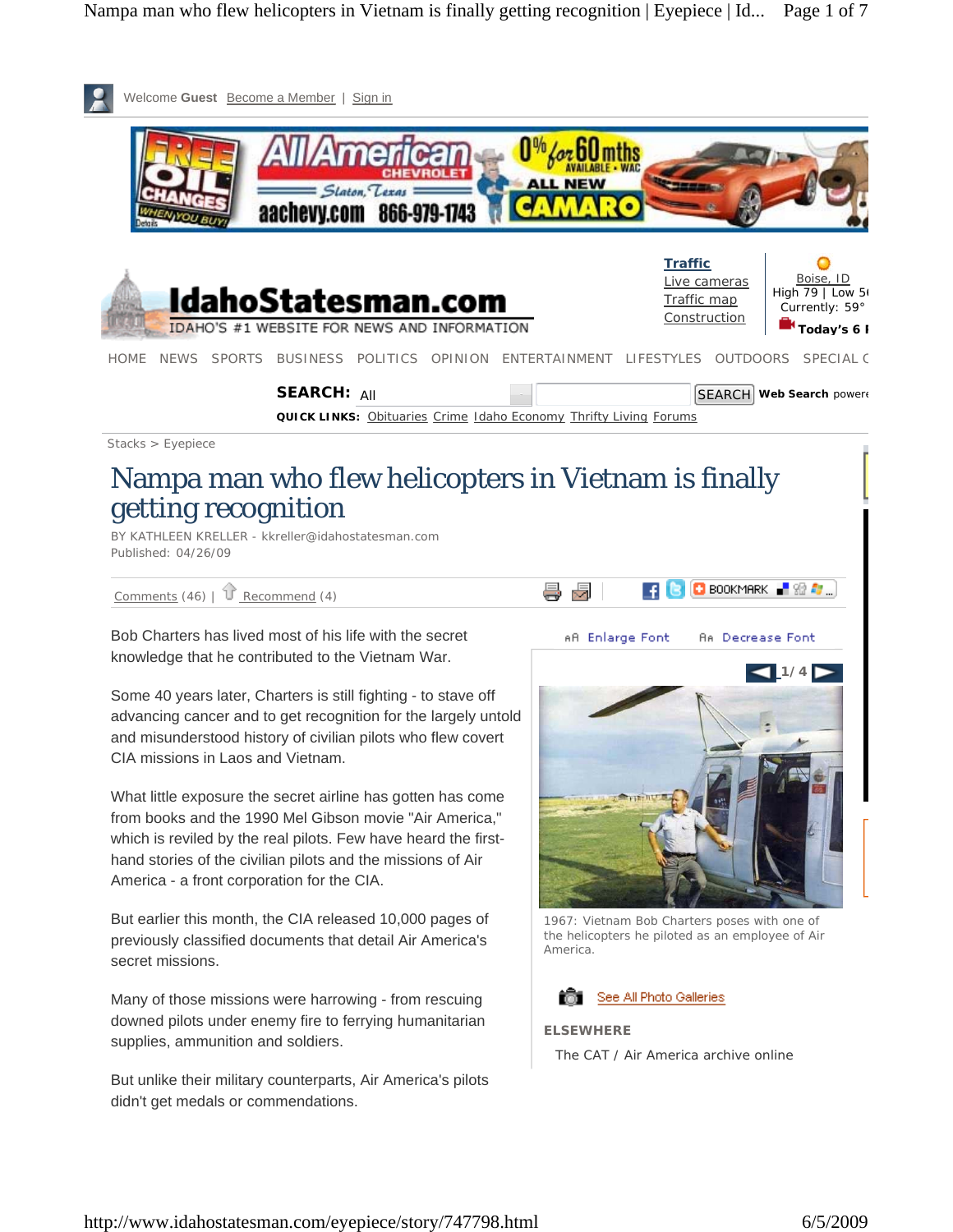"We were paid well," Charters said. "But the only thing we got were the (typewriter) ribbons that printed out our checks."

These days, Charters tells his own story with 40 years of pent -up emotion.

"The Air America pilots, they aren't looking for publicity; they just want it clarified that we served," Charters said.

His home and 68-year-old body are an homage to his time as an Air America pilot. An Air America flag flies over his garage. During a recent interview with the Idaho Statesman, he wore a hat and shirt with the Air America logo (and suspenders with the Shriners logo).

# BORN TO FLY

An Emmett farm boy, Charters was something of a troublemaker. He got the flying bug as a boy when a local fruit farm owner took him up in his airplane.

Charters graduated from Emmett High School and in 1959 made his way into the Army National Guard. He became a first lieutenant and then a pilot and flight instructor with the Texas Guard.

In the midst of the Vietnam War in the late 1960s, Charters heard about the staggering \$50,000 annual salary Air America pilots were making in Southeast Asia.

### **ADDITIONAL INFORMATION**

### **ABOUT AIR AMERICA**

Air America was essentially the civilian front for a CIA-owned airline used during the Cold War as a tool in the battle against communism. The organization formed under the name Civil Air Transport in the wake of World War II.

From 1946 to 1976, Civil Air Transport (CAT) and Air America served alongside U.S. and alliedintelligence agents and military personnel in dangerous combat and support roles. Air America personnel were used in counterinsurgency operations.

Air America officially disbanded in 1976 after the fall of Saigon.

Statesman staff and www.air-america.org

#### **DOCUMENTS REVEALSECRET MISSIONS**

Earlier this month, the CIA turned over to the University of Texas at Dallas, a slew of previously classified documents detailing Air America missions, to be included in the university's extensive aviation collection. The school also has a memorial wall honoring the 243 Air America pilots who died in Vietnam and Laos.

The document release coincided with a special symposium on April 18 at the university to acknowledge and commemorate Air America's rescue efforts during the Vietnam War.

He and other instructors signed up and went for training in Washington, D.C. They were told to keep quiet.

"We knew we were going to do dangerous work, but we couldn't tell anyone about it," Charters said. "Fear had no place in our hearts. We thought we could live forever."

### DANGEROUS DUTY

Charters found himself as an unarmed civilian helicopter pilot in Vietnam in the middle of the 1968 Tet Offensive, a massive military campaign by the Viet Cong in September 1968.

He quickly learned the terrain in order to ferry embassy officials, soldiers, supplies and Vietnamese people. He relied on information from the Green Berets about enemy locations to keep himself safe.

Air America's pilots were known for their bravery and for adhering to the "pilot's creed," Charters said. That meant dropping whatever else you were doing to pick up a downed pilot.

Charters won't discuss this in detail because Air America pilots weren't supposed to endanger themselves and their aircraft. But he admits he rescued shot-down military pilots in Vietnam.

"That's how the people were. We looked out for each other," Charters said.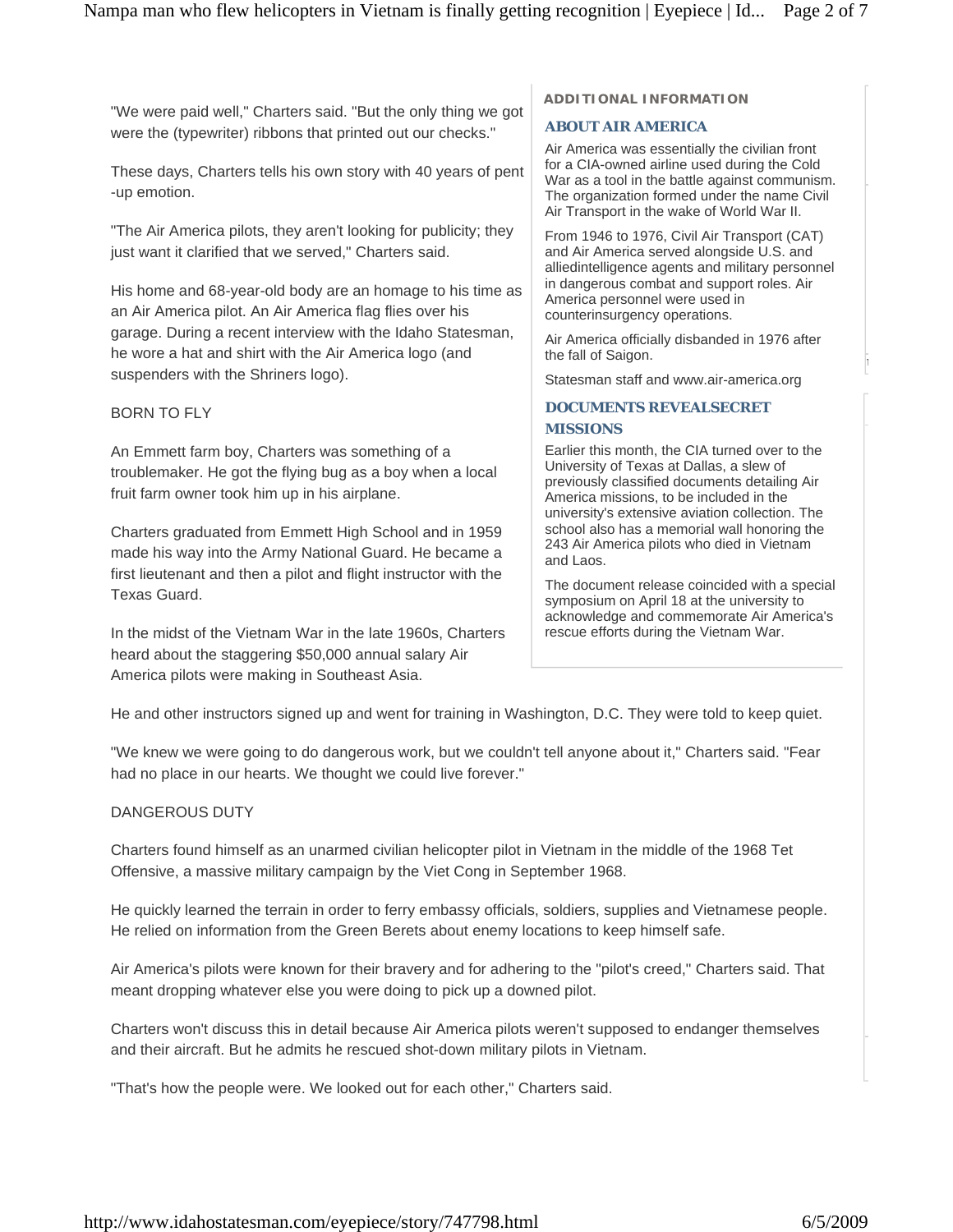He later transferred to Thailand and flew missions in Laos. He made the change after a divorce to keep his son, Brandt, with him.

"It was more dangerous, though," Charters said. "In Laos, we were the military. Laos did not have troops on the ground. It was the CIA and us."

## A LIFE-CHANGING LOSS

It was in Laos in 1969 that Charters had his most heartbreaking experience as an Air America pilot.

Charters and a co-pilot were ferrying soldiers and "anything else we could haul" (read: ammunition) into combat. Before the mission, Charters offered the main pilot's seat to co-pilot Bill Gibbs.

"All of the sudden the helicopter jerks, and Bill lurched forward. I thought he had a heart attack," Charters said.

Charters took the stick and steered the chopper out of the area. After landing, "I pulled the window out and I saw the blood run out of his helmet," Charters said.

Gibbs had been shot in the head and soon died. Charters later apologized to Gibbs' wife for swapping seats.

"She said, 'Bill loved flying with you because you switched seats,' " Charters said as tears streamed down his cheeks. "Years later, I had to explain to his daughter what happened."

Charters eventually had enough of the danger and headed home to Idaho with his son. Over the years he worked as a commercial helicopter pilot, a pilot in the Idaho National Guard, and a postal worker.

He's been married twice more. The third marriage, to Phyllis, has lasted 25 years and brought with it stepchildren and grandchildren.

### HONORED TO SERVE

Charters, who is now retired and fighting colon cancer that has spread to his lungs, still relives his days as an adrenaline-soaked pilot.

During an interview last week, Charters shuffled into a back room in his immaculate Nampa home and returned carrying an imposing black jewelry box.

He cracked the lid and gingerly pulled out a gold linked bracelet that weighs more than a pound and has a tell -tale medallion - the symbol for Air America's pilots and a bargaining chip to use with potential captors.

The bracelet is part of Charters' collection of Vietnam-era memorabilia, which includes photos, patches and pilot's licenses.

With the CIA's release of classified information and a recent ceremony that publicly acknowledged Air America's secret missions, Charters said it was time to come forward.

"I'm very honored to have worked for Air America and very proud," Charters said.

Kathleen Kreller: 377-6418

**OPTIONS:** Most Read Stories | Story Comments | Email story | Print story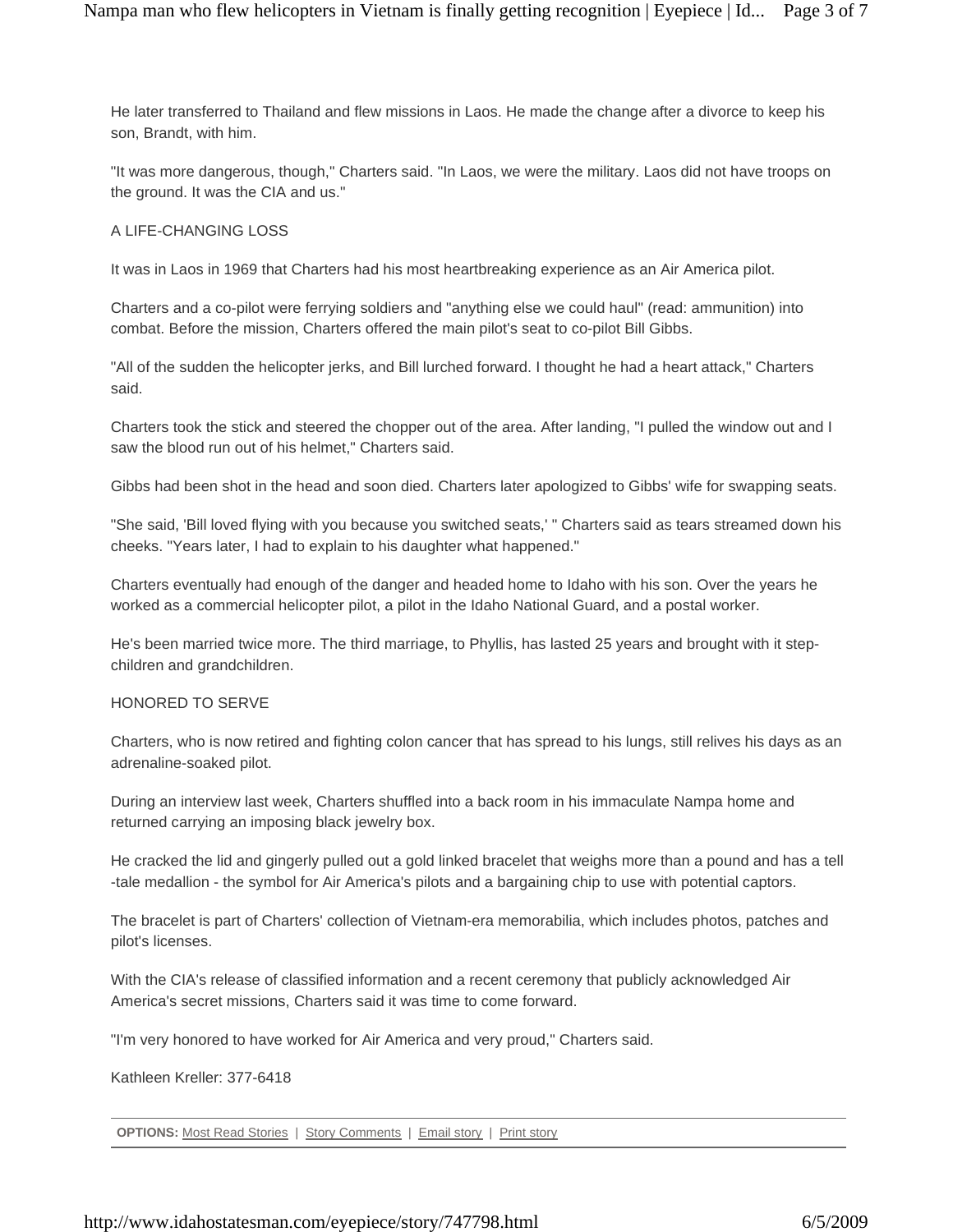| <b>Story Comments</b><br>We welcome comments but ask that you remain on topic. Some comments may be reprinted elsewhere in the site or in the                                                                                                                    |                                    |
|------------------------------------------------------------------------------------------------------------------------------------------------------------------------------------------------------------------------------------------------------------------|------------------------------------|
| newspaper. Comments that are profane, personal attacks or otherwise inappropriate or are off topic are subject to removal.<br>Repeat offenders will be blocked. Do not flag comments merely because you disagree with the comment.                               |                                    |
| more about comments here.                                                                                                                                                                                                                                        |                                    |
| POWERED BY & PLUCK                                                                                                                                                                                                                                               |                                    |
| You must be logged in to leave a comment. Login   Register                                                                                                                                                                                                       |                                    |
|                                                                                                                                                                                                                                                                  |                                    |
|                                                                                                                                                                                                                                                                  |                                    |
|                                                                                                                                                                                                                                                                  |                                    |
|                                                                                                                                                                                                                                                                  |                                    |
|                                                                                                                                                                                                                                                                  |                                    |
| Submit                                                                                                                                                                                                                                                           |                                    |
|                                                                                                                                                                                                                                                                  |                                    |
| Comments: 5 46 Showing: Oldest first                                                                                                                                                                                                                             |                                    |
|                                                                                                                                                                                                                                                                  |                                    |
|                                                                                                                                                                                                                                                                  |                                    |
|                                                                                                                                                                                                                                                                  |                                    |
| syncster wrote on April, 25 11:21 PM:<br>Bob,                                                                                                                                                                                                                    |                                    |
|                                                                                                                                                                                                                                                                  |                                    |
| You flew me and many other soldiers around the desert south of Boise, at Yakima and many other places. I will<br>never forget some of the stories you told and some of the flights. You and Rick Bollar were the greatest! Great<br>pilots, even greater people! |                                    |
| Thanks for all you have done!                                                                                                                                                                                                                                    |                                    |
|                                                                                                                                                                                                                                                                  |                                    |
| <b>BACK TO TOP</b>                                                                                                                                                                                                                                               | Recommend (16) <b>Report abuse</b> |
|                                                                                                                                                                                                                                                                  |                                    |
| veryfareast wrote on April, 26 0:19 AM:                                                                                                                                                                                                                          |                                    |
| I know this guy. He is a TRUE American Hero.                                                                                                                                                                                                                     |                                    |
| <b>BACK TO TOP</b>                                                                                                                                                                                                                                               | Recommend (11) <b>Report abuse</b> |
|                                                                                                                                                                                                                                                                  |                                    |
| groovesoop wrote on April, 26 2:47 AM:                                                                                                                                                                                                                           |                                    |
| I hope as soon as he showed that memento to the reporter he went to the bank and put it in a safe-deposit box. In                                                                                                                                                |                                    |
| a recession or no, this nice anecdote sounds as if it could be an accidental invitation to a home-invasion robbery.<br>But a good read anyway.                                                                                                                   |                                    |
| <b>BACK TO TOP</b>                                                                                                                                                                                                                                               | Recommend (7) <b>Report abuse</b>  |
|                                                                                                                                                                                                                                                                  |                                    |
|                                                                                                                                                                                                                                                                  |                                    |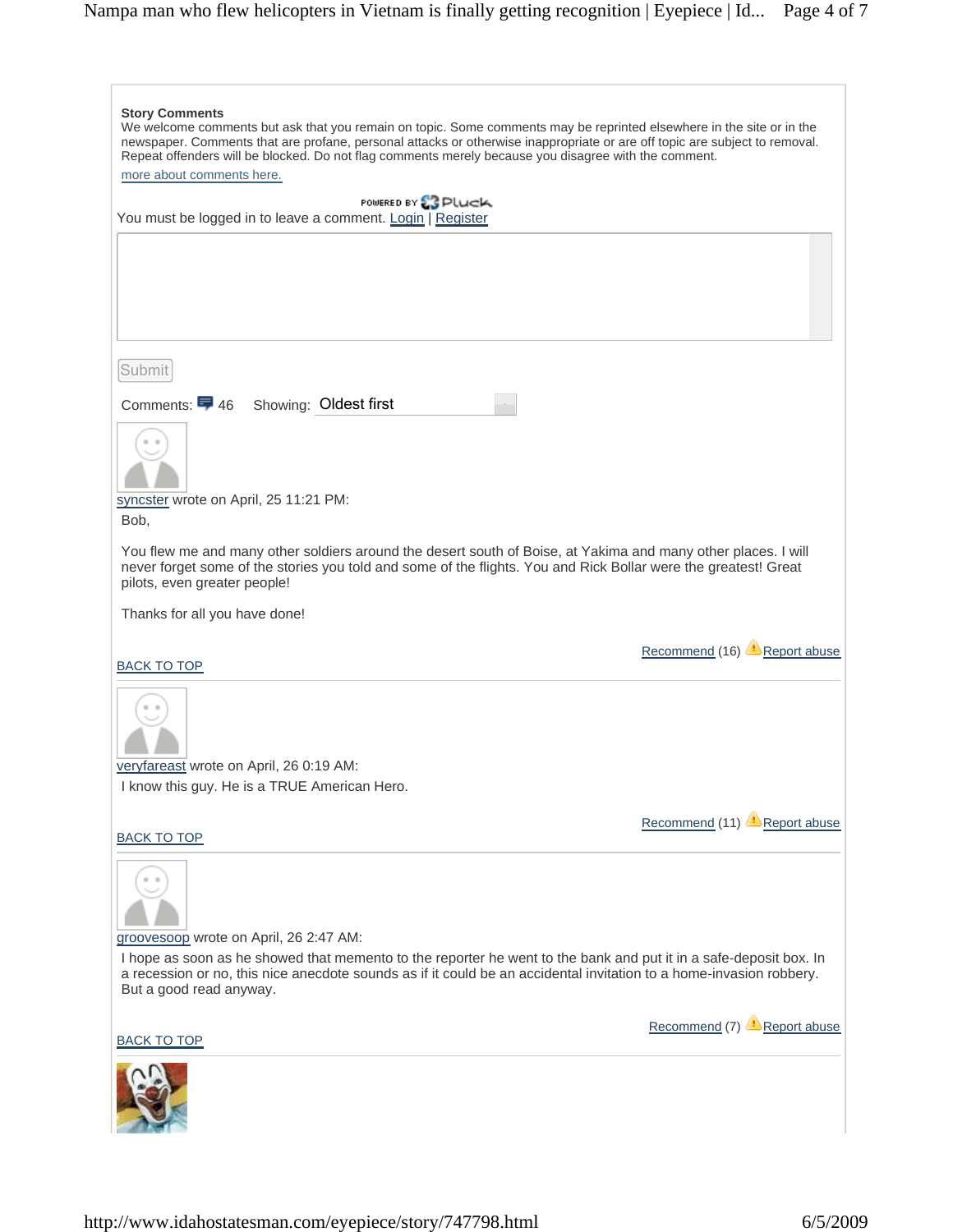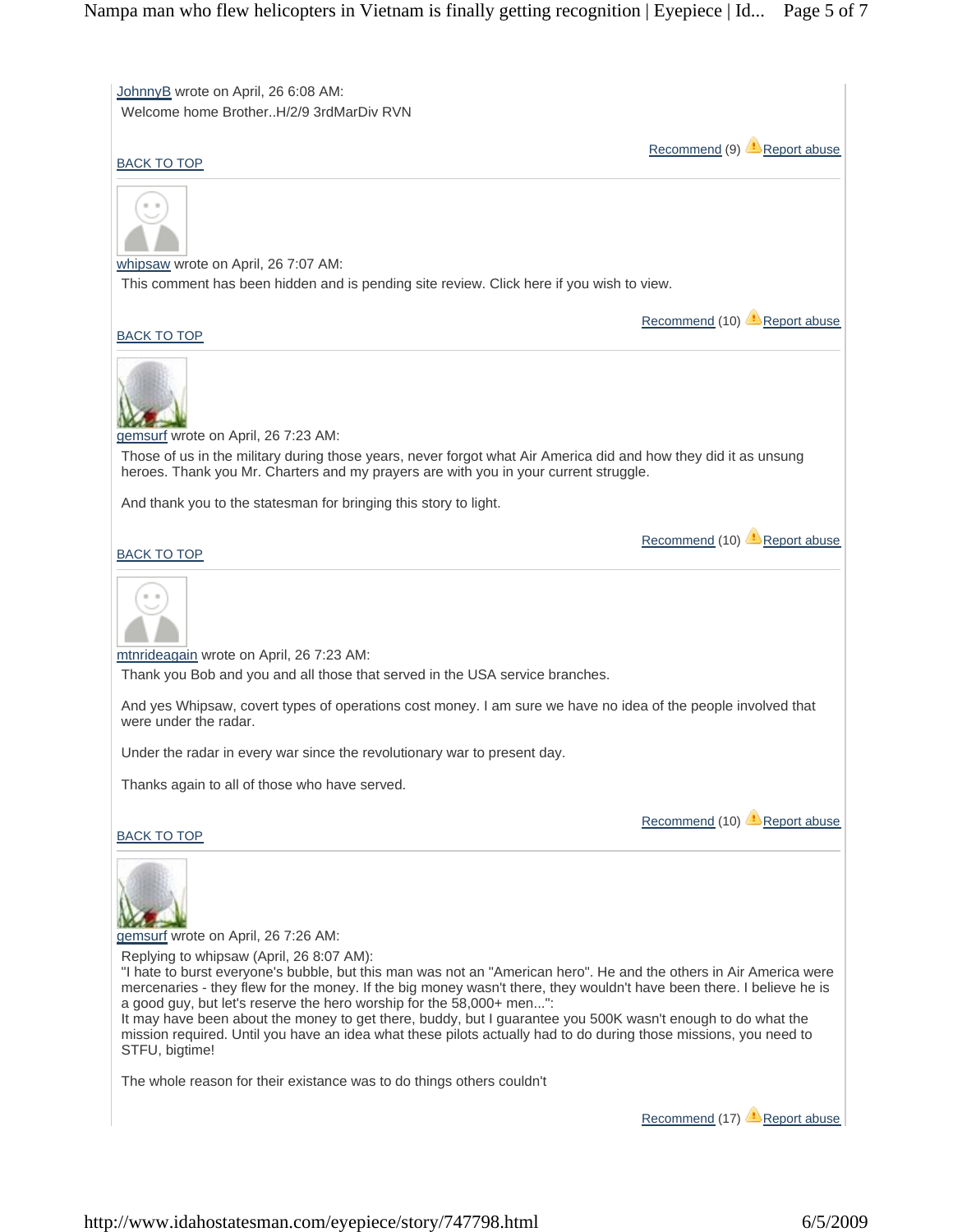BACK TO TOP



Nampa teen charged in 'sexting' incident Boise River isn't safe yet. Four people learned that lesson the hard way. Former Boise State football star Joe O'Brien: Battling the demons, building a future Police arrest eight men and one woman in Canyon County gang raid Eagle High student charged with felony after hit and run Fire damages Boise home More stormy weather Friday and Saturday in Southwest Idaho Eagle High student charged with felony for hit-and-run accident in late January Storms knock out power to thousands One taken to hospital after single-car rollover early Friday in Elmore County

> **Helicopter Charters for Belize Travel** Astrum Helicopters offers www.astrumhelicopters.com

**4 Channel RC Helicopter Sale** Large Selection of Indoor RC Helicopters - Top-notch Lowest Prices. www.IndoorHeli.com

**Flying RC**

Live help xHeli.com